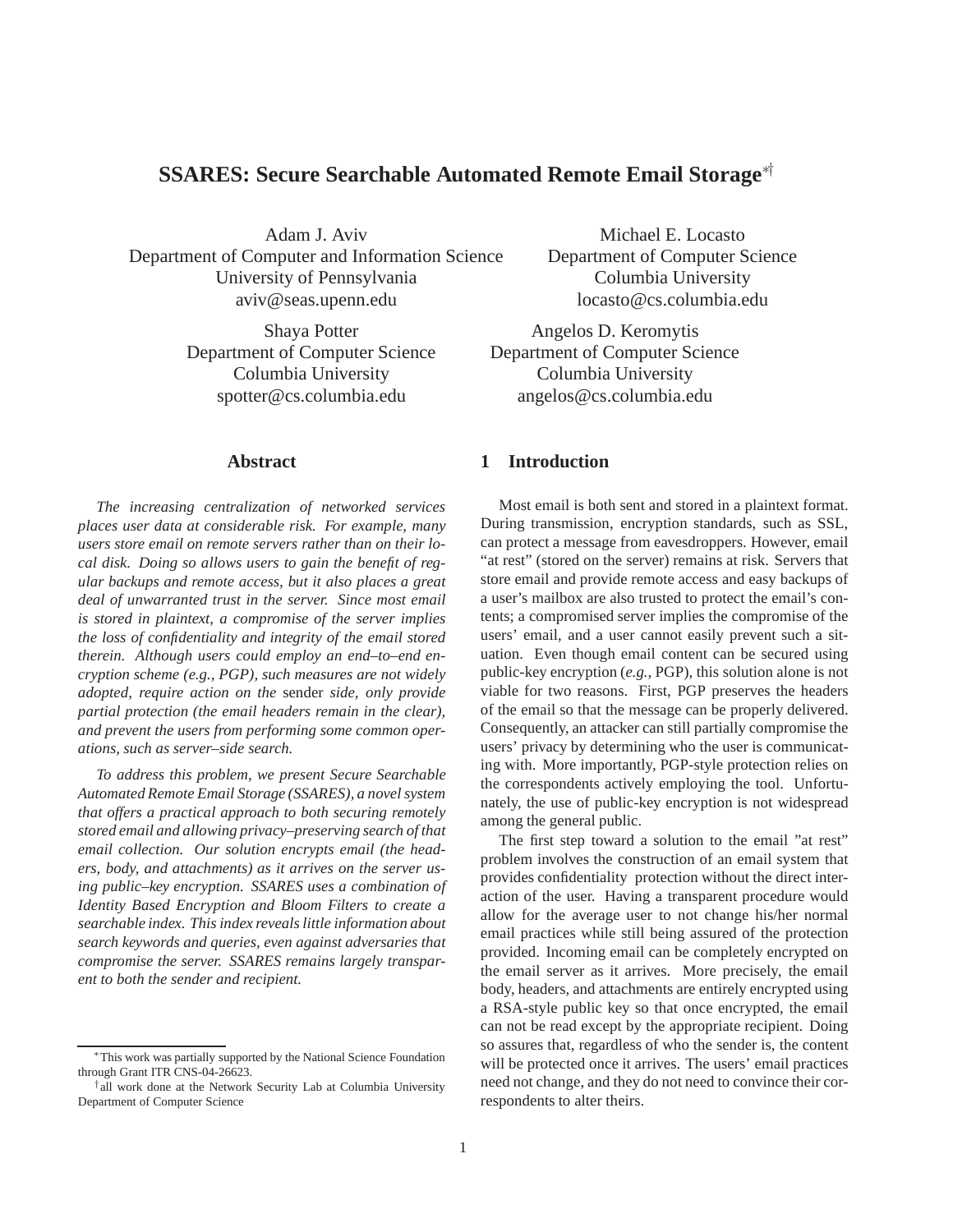Since the server encrypts the entire message with a public key upon arrival, it cannot access any content in the email once the message is encrypted, limiting the amount of data exposure to an attacker that compromises the system. However, the server also cannot provide search capabilities like those supported by email protocols such as POP or IMAP. Although we could move the search process to the client, doing so requires extra processing and bandwidth, since every message must be transferred, decrypted, and then searched. If the client is working from a mobile device or has a large amount of email, this choice involves serious delay. It seems that we have arrived at an impasse: we gain confidentiality protection but must relinquish the ability to search the archive of encrypted emails.

A first approach to remote searches of the encrypted email archive uses a hash table to reference keywords within a message. A user sends a hash of the keyword, and the server uses the hash table to determine which messages matches the request without decrypting any messages or needing knowledge of the keyword being searched. If an attacker compromises the server, however, the attacker would have access to the hash table and could perform a dictionary attack using keywords that are relevant to the victim. The attacker could also watch the user perform searches and initiate a dictionary attack against the hash requests. Both the emails and the search mechanism require protection.

To solve the problem of simultaneously protecting email "at rest" and allowing for keyword-based searching, we present Secure Searchable Automated Remote Email Storage (SSARES). Our system completely encrypts incoming messages and also allows a user to search their email without revealing identifiable information about either the keywords of the messages or the keywords in the search queries. The system is built using a combination of PEKS (Public Key Encryption with Keyword Search) [5], a form of Identity Based Encryption (IBE) that works with a public/private key architecture, and Bloom Filters [4].

Our threat model focuses on two types of attackers. The first can break into the server and download the contents of the mailbox for offline analysis. The second observes the system in action and watches how messages are matched to try and determine the contents. Of course, once the server becomes compromised, all subsequent arriving unencrypted messages are trivially exposed.

## **2 Related Work**

Song *et al.* studied the problem of searching encrypted data by using asymmetric key techniques [15]. Their system requires the user to perform keyword encryption locally so that no information is leaked to the untrusted server. For newly arriving email, the keywords must be stored in an unsearchable format until the user can connect and encrypt the keywords using the searchable format.

Goh presented an encrypted Bloom Filter, Z-IDX, that is secure against adaptive chosen keyword attack [10]. The document is encrypted with a public key on the server, but a Z-IDX is attached to the message only after the client connects, downloads new messages, decrypts them, creates the Z-IDX, and returns it to the server. Once the Z-IDX is created by the user, the user can produce trapdoors, an encryption of the keyword. The server can use the trapdoor to test whether that keyword is contained in the filter. Bellovin *et al.* presented a similar technique, but their scheme requires an independent third party [3]. The system is designed such that two or more parties may share data when they do not fully trust each other. It is geared toward database queries, and as such it does not match our needs because the third party can be considered as untrustworthy as the server itself.

Ballard *et al.* developed a correlation-resistant storage technique for a "survivable" storage network capable of using untrusted nodes [2]. Curtomola *et al.* describe a searchable symmetric encryption scheme with properties similar to Goh [9]. Although their approach is more efficient than SSARES, the system still requires the user to encrypt content locally in order to protect the secret key, and thus would not fit our goal for transparent operations. Other work in this area has been done for a remote file system [8] and for a distributed storage system [1].

Boneh *et al.* introduced a new method to perform IBE with a Weil Pairing [6]. Although a number of papers have leveraged this work, the work most relevant to SSARES is by Boneh *et al.* [5], which introduced the PEKS process. Park *et al.* enhanced the PEKS concept for use as devicespecific private keys and describes an application for email gateways [13]. Park also introduced a mode of PEKS that allows for conjunctive keyword searching [14]. Although not currently implemented in SSARES, conjunctive keyword searching would be a valuable feature to add. Gu *et al.* showed how to remove covert channels from the PEKS encryption, and presented an efficient scheme that removed the pairing operation from the encryption procedure [11]. Waters *et al.* used a form of the PEKS procedure to build an encrypted searchable audit log [16]. It uses a three-party system, an encrypted database with PEKS referencing, an audit escrow agent that managed key distribution, and an authentication system.

## 2.1 PEKS

The PEKS process consists of four functions. They are as follows:

1.  $KeyGen(s)$ : generates a public/private-key pair,  $A_{pub}$ and  $A_{priv}$ , given a security parameter s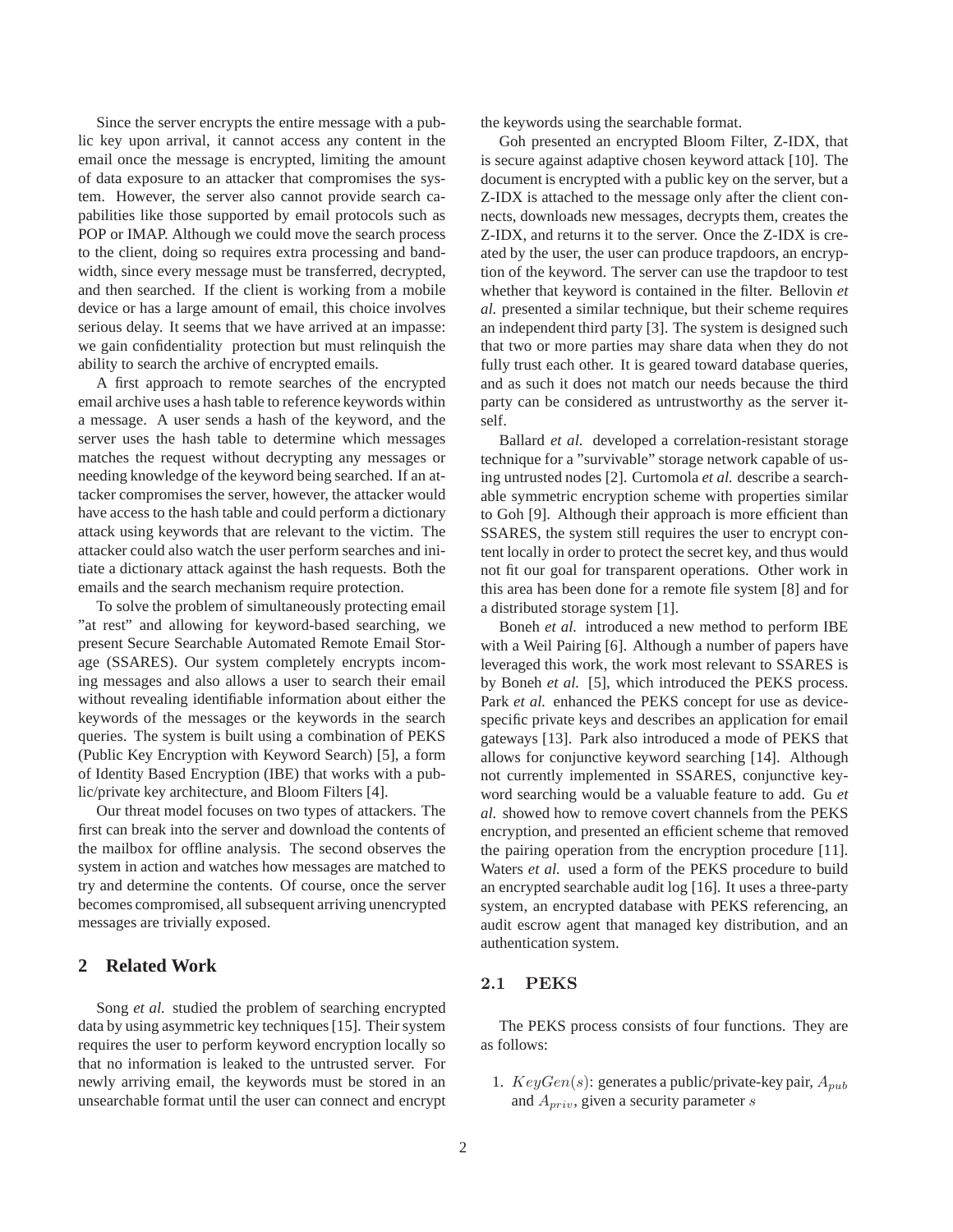- 2.  $PEKS(A_{pub}, W)$ : given a public-key,  $A_{pub}$ , and a word, W, produces the searchable encryption, or the PEKS, called S
- 3.  $Trapdoor(A_{priv}, W)$ : given the private key  $A_{priv}$  and a word W, it produces an encrypted trapdoor  $T_W$
- 4.  $Test(A_{pub}, S, T_W)$ : given the public key  $A_{pub}$ , a trapdoor  $T_W$ , and  $S = P E K S(A_{pub}, W')$ , outputs match if  $W = W'$  and no match otherwise

The construction of PEKS that SSARES uses is based on a bilinear map of elliptic curves. It uses two groups  $G_1, G_2$ of prime order p with a bilinear map  $e : G_1 X G_1 \rightarrow G_2$ between them. There are also two hash functions that fit the following criteria:

- 1.  $H_1: \{0,1\}^* \to G_1$
- 2.  $H_2: G_2 \to \{0,1\} \log_n$

The more detailed construction is as follows:

- 1.  $KeyGen(p)$ : The security parameter determines the size, p, of the groups  $G_1$  and  $G_2$ . It next picks a random  $\alpha$  and a generator g of  $G_1$ , and it outputs  $A_{pub} = [g, h = g^{\alpha}]$  and  $A_{priv} = \alpha$ .
- 2.  $PEKS(A_{pub}, W)$ : computes  $t = e(H_1(W), h^r)$ where  $r$  is randomly generated, and outputs  $PEKS(A_{pub}, W) = [g<sup>r</sup>, H<sub>2</sub>(t)] = S[A, B]$
- 3.  $Trapdoor(A_{priv}, W)$ :  $T_W = H_1(W) \alpha$  which is contained in  $G_1$
- 4.  $Test(A_{pub}, S, T_W)$ : if  $H_2(e(T_W, A)) = B$  then it is a match otherwise it is no match

A message is parsed for keywords. The original message can be encrypted and each keyword  $i$  can be encrypted using the PEKS public-key,  $A_{pub}$ , to create a searchable encryption  $S_i$ . Each  $S_i$  can then be appended to the end of the encrypted message in a list form. For a message M and a public-key encryption algorithm  $E_{pub}$ , the resulting remote searchable message  $M'$  can be visualized like this:

$$
M' = [E_{pub}(M), S_1, S_2, ..., S_i, ..., S_n]
$$

To search for a keyword, a trapdoor can be created using the PEKS private key,  $A_{priv}$ , and the keyword. The trapdoor can then be tested against the PEKS list using  $A_{pub}$ , and if any match, then the keyword is contained in the message.

This construction is non-interactive and can thus be used autonomously between client and server due to the public/private-key structure.

#### 2.2 Bloom Filter

A Bloom Filter is an array,  $B$ , of  $m$  bits that are initialized to zeros. There is also a set of  $k$  independent hash functions that are uniformly distributed between  $[0, m - 1]$ .

To add an entry into the Bloom Filter for a word  $W$ , calculate

$$
b_1 = H_1(W)
$$
  
\n
$$
b_2 = H_2(W)
$$
  
\n...  
\n
$$
b_k = H_k(W)
$$

Each  $b_i$  represents an index into  $B$ , and each corresponding location in  $B$  is set to 1. To check if a word  $W$ is represented in the index, the same hashing procedure is used. If for each  $b_i$  there is a corresponding 1 at the location  $B[b_i]$ , then W is probabilistically represented in the Bloom Filter. If any of the  $b_i$  locations have 0, then W is definitively not represented in the Bloom Filter. The probability of a false-positive, or the error of the filter, can be calculated using this formula.

$$
(1-(1-1/m)))^{kn}^k
$$

where  $n$  is the number of records, or words, that are currently represented in the index.

### **3 SSARES Design**

SSARES contains three major components that implement the storage protection and searching capabilities mentioned in Section 1. The first two components handle the encryption of newly arrived email as well as providing the server-side mechanisms for searching the email archive. The third component operates on the client side and handles the composition and issuance of search requests to the server.

The first component, SSARES Email Production, employs RSA-style public key encryption to completely encrypt incoming email, and also extracts keywords from the email to be encrypted using the PEKS public key. The result of the PEKS encryption is a secure searchable form of each keyword, a "peks", that can only be searched by the client using their PEKS private key. Each keyword's associated peks is then appended to the completely encrypted email in the form of a list, a "peks-list." The output form of the email, called an SSARES Email, is an encapsulation of the completely encrypted original email and the peks-list in a new email construct with a unique id associated with it. The SSARES Email is then stored in a SSARES Mailbox to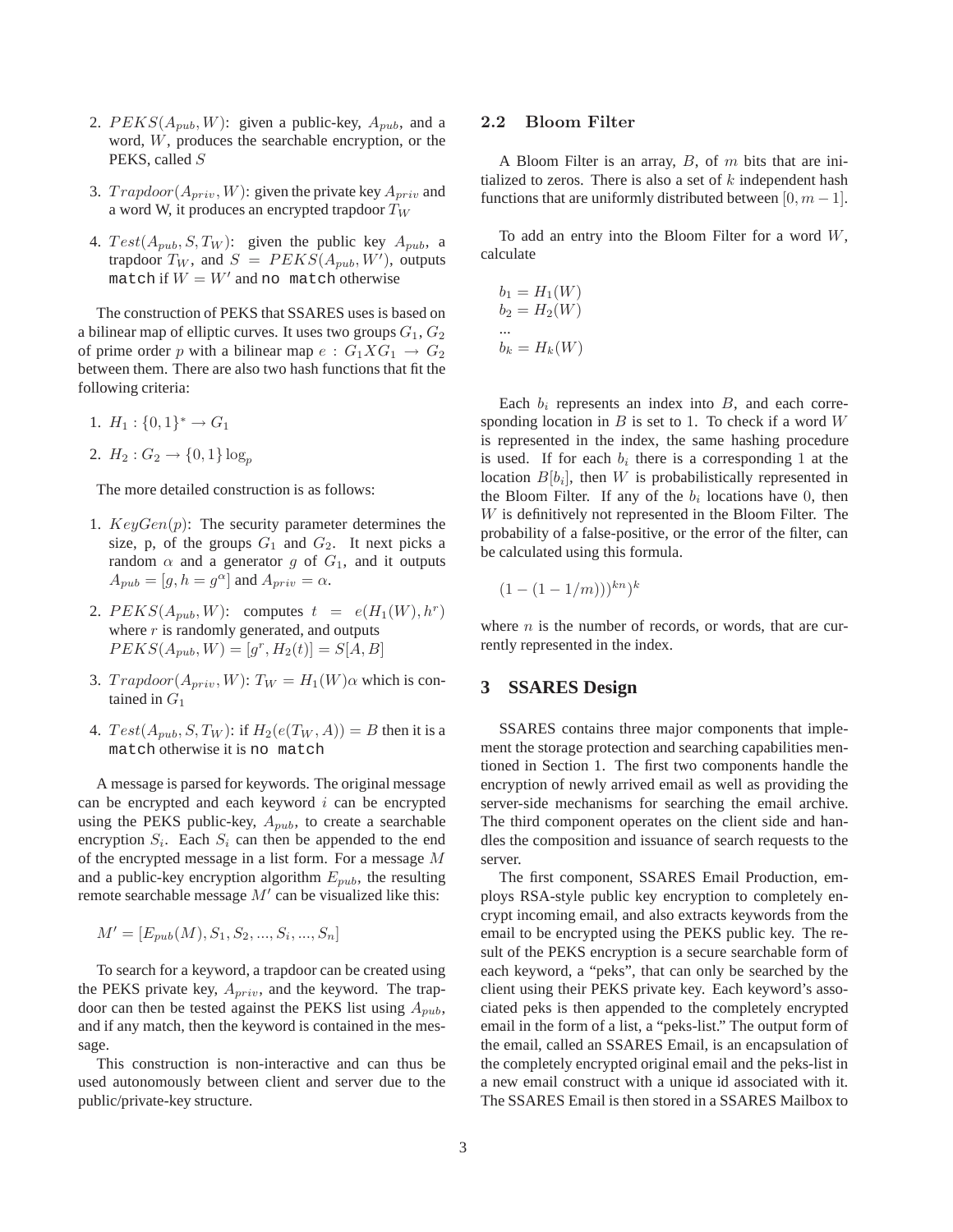be referenced for searches. The original email is removed from the system and can no longer be accessed except by the client using their RSA-style private key.

The client-side component, SSARES Query Production, enables the user to create a "trapdoor," an encrypted form of a keyword that uses the PEKS private key. A trapdoor and a peks can be securely compared to determine if there are a match without revealing the underlying keyword. Each trapdoor created represents one keyword the user wishes to search for. The output of SSARES Query Production is a SSARES Query, which is simply a list of trapdoors, and is then sent to the server to be used in searching.

The last component, SSARES Search, runs on the server side. Using the client's search request, the SSARES Query, and the client's SSARES Mailbox, SSARES Search performs PEKS testing, a comparison of the trapdoors in the query to the peks list of each SSARES email in the mailbox. All resulting matches are returned to the client, and decrypted on the client side. Using PEKS, the server (or an adversary that controls it) does not learn what the matched keyword was. Figure 1(a) provides a visual representation of how information, keys, and requests are distributed between client and server in the SSARES system.



(a) *Diagram of SSARES System and Client, Server Interaction*.



(b) *Diagram of SSARES Email and Search Query*.

**Figure 1. SSARES Design Diagrams**

Even a small mailbox with 100 emails, containing 400

keywords each, could require up to 40,000 peks to test on each search, which would create significant delays. To alleviate this overhead, we introduce a Bloom Filter with an adjustable amount of error built in (we call this construct an "error-prone filter"). More precisely, an error-prone filter is a Bloom Filter with a high false-positive rate (25%) so that it becomes difficult to retrieve accurate results when an attacker initiates a dictionary attack. Each SSARES email produced has an associated error-prone filter and a pekslist. The SSARES query has a list of error-less Bloom Filters, query filters, as well as the list of trapdoors. SSARES Search first checks each query filter against the error-prone filter, and it eliminates 75% of the messages on average (only if a match occurs are the trapdoors and peks-list used). This approach allows SSARES to quickly ignore messages unrelated to the user's query. A visual description of the resulting SSARES Query and Email is available in Figure  $1(b)$ .

A number of optimizations are meant to make SSARES more practical in terms of search speeds. For example, using multiple peks-list per message, one for each message part (To, From, Subject, *etc.*), allows more precise searching by reducing the total number of peks to test. Also, we use a technique we refer to as Alpha-Sorting, where each peks has the first character of the unencrypted keyword left in the clear to be matched before testing an individual peks. A SSARES Query would not only have a query-filter but also the appropriate peks-list to test and the Alpha-Sorting technique per keyword the user wishes to search for.

#### 3.1 SSARES Component Design

We next examine SSARES's key distribution and the details of what happens when the server receives new mail (SSARES Email Production), when the user requests a search (SSARES Query Production), and finally when the server searches the email (SSARES Search).

**Key Distribution** The server has three sets of registered keys with the user. The first is a standard RSA public key, the second is the PEKS public key, and the third is the Weil Pairing that is needed to perform PEKS operation. The user's keeps locally on their machine an RSA private key and the PEKS private key.

**SSARES Email Production** When the server receives email, it must convert it into a SSARES Email as discussed above. This process takes place in two phases. The first phase parses the email for keywords. The parsing choices made by SSARES are discussed in Section 4.1. The second phase completely encrypts the message (headers, body, and attachments), creates the error-prone filter, and generates the peks-lists, one per message part. It is during the second phase that Alpha-Sorting techniques are implemented. The completed SSARES Email format encapsulates the en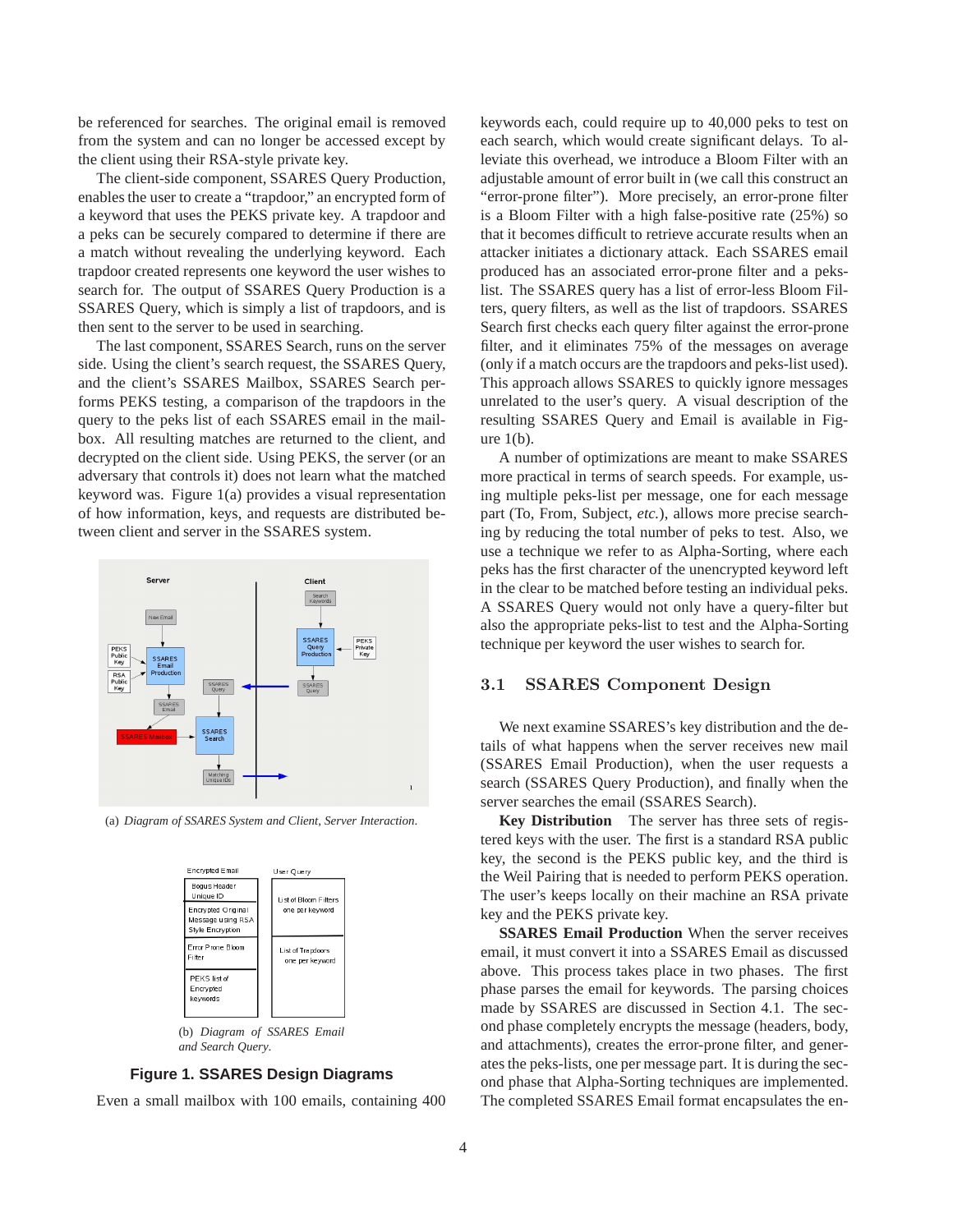crypted email as its body and the error-prone filter and pekslists as attachments. SSARES synthesizes headers; the only meaningful headers are a unique message identifier and the date. The SSARES email is now ready for storage, and is placed in the SSARES mailbox. After these two phases finish, SSARES discards both the original unencrypted email and the unencrypted keyword list, securely deleting them from both memory and disk.

**SSARES Query Production** To assist the user in searching their email, the client-side search component creates a query filter and a trapdoor per keyword the client wishes to search for. The client also specifies which message part to search in for each keyword. Query Production then creates the trapdoor using the PEKS private key and the query-filters. The resulting SSARES Query is then sent to the server-side search component, which performs the actual search. If the user wishes to search for multiple keywords, a query filter and a trapdoor is produced per requested keyword and the Alpha-Sorting technique is used as well. In this case, the SSARES Query contains a query filter list and a trapdoor list with Alpha-Sorting. SSARES does not inject error into the query filters because doing so would most probably cause the server-side error-prone filters to not match the query. The potentially matching email would then be erroneously ignored.

However, refraining from injecting error into query filters offers an attacker the best opportunity to perform a dictionary attack. If the attacker were able to successfully deduce the keyword used to create the filter, he can perform a search and gain information about the encrypted email. The worst case scenario occurs when a user searches for one keyword. One filter and one trapdoor are produced, and the attacker knows that the results of the dictionary attack relates to this given trapdoor. Due to a random coefficient in the trapdoor encryption procedure, however, the attacker cannot match the broken trapdoor to later trapdoor requests. With multiple keyword searches, the attacker would not be able to match a query filter to a specific trapdoor, but the attacker can still replay a search and determine which messages (including more recently received ones) match the SSARES Query.

**SSARES Search** The server receives the SSARES query, performs a search of the SSARES mailbox, and returns matching messages to the client. For each message in the mailbox, the server first checks to see if any of the query filters matches the error-prone filter. On the first match of a query filter, the server next performs PEKS testing on the appropriate peks-list matching the message part specified in the query. Before each individual peks is tested, SSARES Search first checks the Alpha-Sorting component, and only if there is a match does the search component test the peks against the trapdoor. On the first match of any of the trapdoors, the email's unique ID is added to return list. If none

of the trapdoors match any of the peks in the peks-list, then the SSARES query does not match this email, and the algorithm moves onto the next email in the SSARES mailbox. If none of the query filters matched the error-prone filter, then there is no need to perform the PEKS testing, and the algorithm moves on to the next email. Once there are no more emails to test in the SSARES mailbox, the server returns the list of matched email's unique IDs to the user.

Search speed depends on how many PEKS-encrypted keywords must be tested, since this operation is the most time-consuming. However, using the error-prone filter has the potential to eliminate 75% of the messages, and SSARES would only have to perform PEKS testing on 25% of the messages (at most). This reduction does not imply, however, that the search only tests 25% of the PEKSencrypted keywords on a search. Each email will have a varied amount of keywords, and it could be the case that the 25% of email messages that do need to be checked consists of a much larger percentage of the total PEKS-encrypted keywords. To help combat this we implemented Alpha-Sorting, but as will be shown, Alpha-Sorting alone does not completely solve this problem.

## **4 Implementation**

The SSARES implementation proceeded in two stages. The first stage focused on the construction of two command-line applications written in C. These applications perform PEKS operations and the Bloom Filter creation and testing. These applications provide a core library that is invoked by the Python wrapper scripts written during the second stage of development. The wrapper scripts supervise email handling and parsing, provide input to the command-line applications, construct the SSARES formatted emails and queries, and execute the search.

The PEKS application leverages the Stanford PBC library [12], a C package implementing various Identity Based Encryption algorithms. Our PEKS application uses the bilinear map function, which is the heart of the PEKS encryption process. Using the PBC library, we created an extension that performs PEKS operations (we refer to this component as the PEKS library in the remainder of the paper). It uses /dev/urandom for randomness, and SHA1 for hash operations (although we intend to use SHA256 in the future). Our user-level application exposes the basic operations of the PEKS library (key generation, trapdoor generation, PEKS generation, and PEKS testing).

We also developed a new Bloom Filter library. We chose reasonable defaults for the configuration settings exposed by the library. The length of the filters is 200 bytes (1600 bits) and use 5 hash functions. The hashes are obtained using SHA1SUM. We split the 20-byte digest into 5 parts. Each 4-byte segment is interpreted as an unsigned integer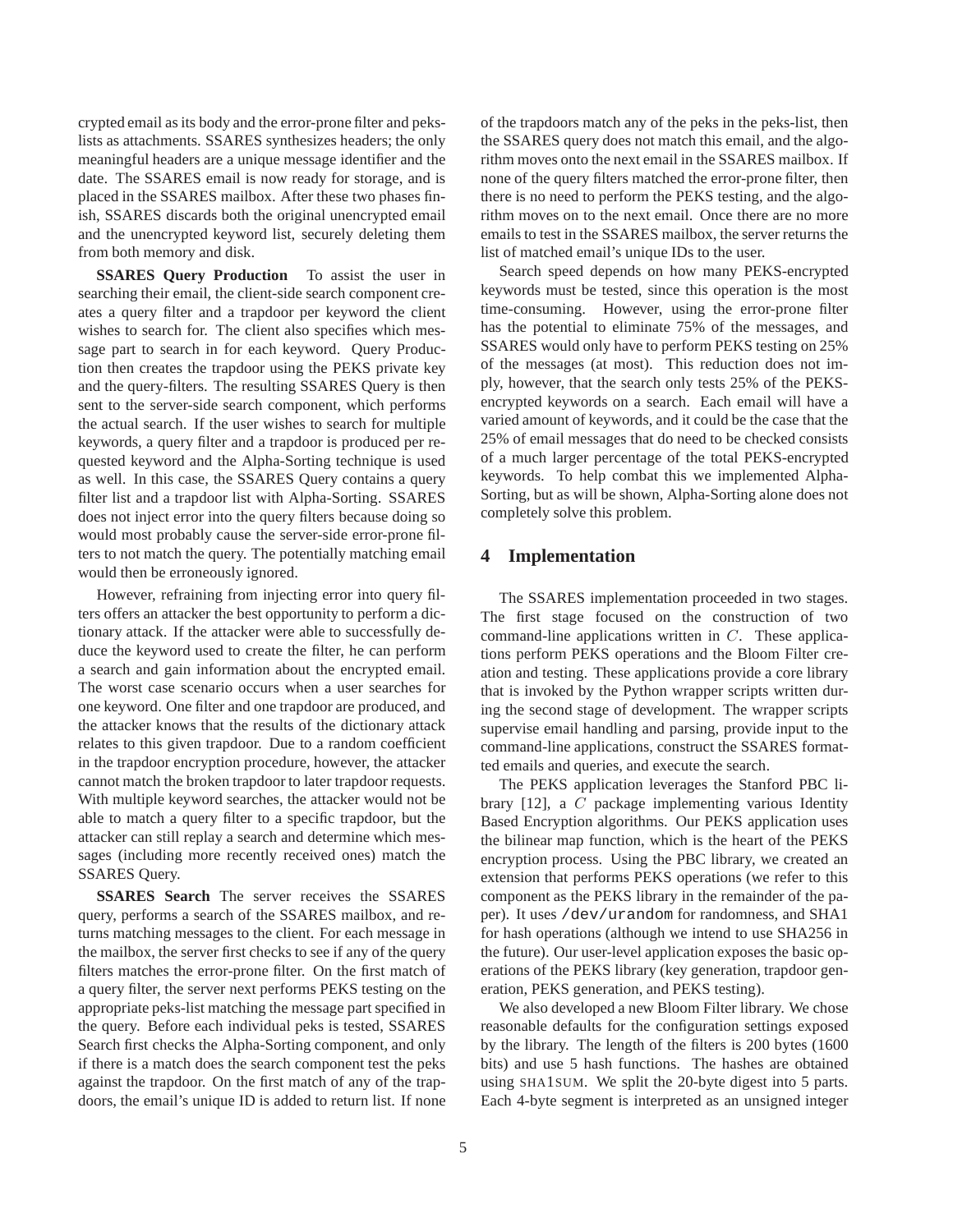modulo 1600 to get the desired range. The minimum error building was chosen to be 25%, as we already mentioned. The library accomplishes error building by adding extra "words" to the Bloom Filter. A random word is generated by reading from /dev/urandom. After this noise is added to the filter, the library computes the error using the formula in Section 2.2. Once the filter error has reached or surpassed the minimum error level, the algorithm halts.

We used this library to provide the core of our second command-line application. This application works in three stages: generate filter, generate query, and test. Generating a filter requires a list of keywords as input, and outputs an error-prone filter (for the minimum false-positive rate specified). No error is built in when creating a query. Instead, the application processes a list of keywords and outputs a separate query filter per keyword. When testing, the application receives a list of query filters and an error-prone filter. Upon the first match of any of the query filters, it returns and reports a match. If all the query filters do not match, then the application returns and reports no match.

#### 4.1 SSARES Email and Query Production

With the Bloom Filter and PEKS applications serving as a foundation, we developed wrapper scripts in Python. The scripts are designed to handle email and command line input to the application. The first script, SSARES email parse.py, transforms a new email into a SSARES email as described in Section 3. The script executes on the server and makes use of the RSA and PEKS public keys. The script first parses the email for keywords. Keywords are taken from the To:, From:, Date:, and Subject: headers. All words from the body of the email are considered keywords, except for common words of three letters or less. Attachment names are also considered keywords. Keywords are organized into fields depending on their position in the email, namely the section from which they were extracted. A separate peks-list is created for each field. Doing so enables more specific searching and can potentially reduce the number of PEKS testing needed to complete a search.

It is also at this phase that Alpha-Sorting is implemented. Within each peks-list, each individual PEKS will have the first letter of the unencrypted keyword exposed, so that during testing, if the unencrypted letter does not match the corresponding letter provided in the query, there is no need to perform the PEKS test. This must be done at this point in the procedure because the original email and the keyword lists are then purged from the system.

Only one error-prone filter is created per message, and it contains the hashes of all the keywords in the message regardless of their field. This organization allows SSARES to eliminate a message from a search with only one test of the

Bloom Filter. In contrast, if each field has an error-prone filter, the probability of having to perform PEKS testing increases with each additional filter test. For example, with four Bloom Filters to test per message (each having a minimum error of 25%) every message would on average have at least one filter that matched, and thus at least one of the attached peks-list would need to be tested. We avoid this situation because it would render the filters useless.

A second script, SSARES email search.py, helps the user query the email archive. It uses the PEKS private key to create trapdoors. The user provides a list of keywords per field. The script then calls the Bloom Filter application to produce the query filter and calls the PEKS script to create the desired trapdoors. We separate each trapdoor into a list according to the queried field so that they may be tested against the proper peks-list on the server. Just as before, the trapdoors, like each PEKS in the peks-list of each SSARES Email, will have the first letter of the unencrypted keyword exposed so that Alpha-Sorting technique can be used. Obviously, since there is only one error-prone filter to test per message, the query filters are not separated. Finally, the script sends the resulting SSARES Query to the server to perform a SSARES search.

Searching is accomplished using the SSARES mailbox test.py script. The script accepts as input an SSARES Email created using SSARES email parse.py and an SSARES Query created using SSARES email search.py and tests for a match using the algorithm described in Section 3. The output of the script is a list of SSARES Email unique IDs, which can then be returned to the client. As a result, the user can request each matching email individually and decrypt and read it locally.

## **5 Evaluation**

We evaluated SSARES in three parts: email production, query production, and searching. The sample set of emails we used consisted of 100 messages from the Enron Data Set [7]. All tests were run on a Red Hat Enterprise Linux machine with a Pentium 4 CPU at 3.00 GHz.

## 5.1 SSARES Email Production

We ran the SSARES\_email\_parse.py script over our sample dataset to produce a SSARES Mailbox. Figure 2 shows the results. Figure 2(a) and Figure 2(b) show the relationship between the original size of the email in bytes and the number of keywords, respectively, and the size of the resulting SSARES Email in bytes with a best fit line. Both graphs display a strong linear relationship, but the number of keywords appears to have more influence on the final size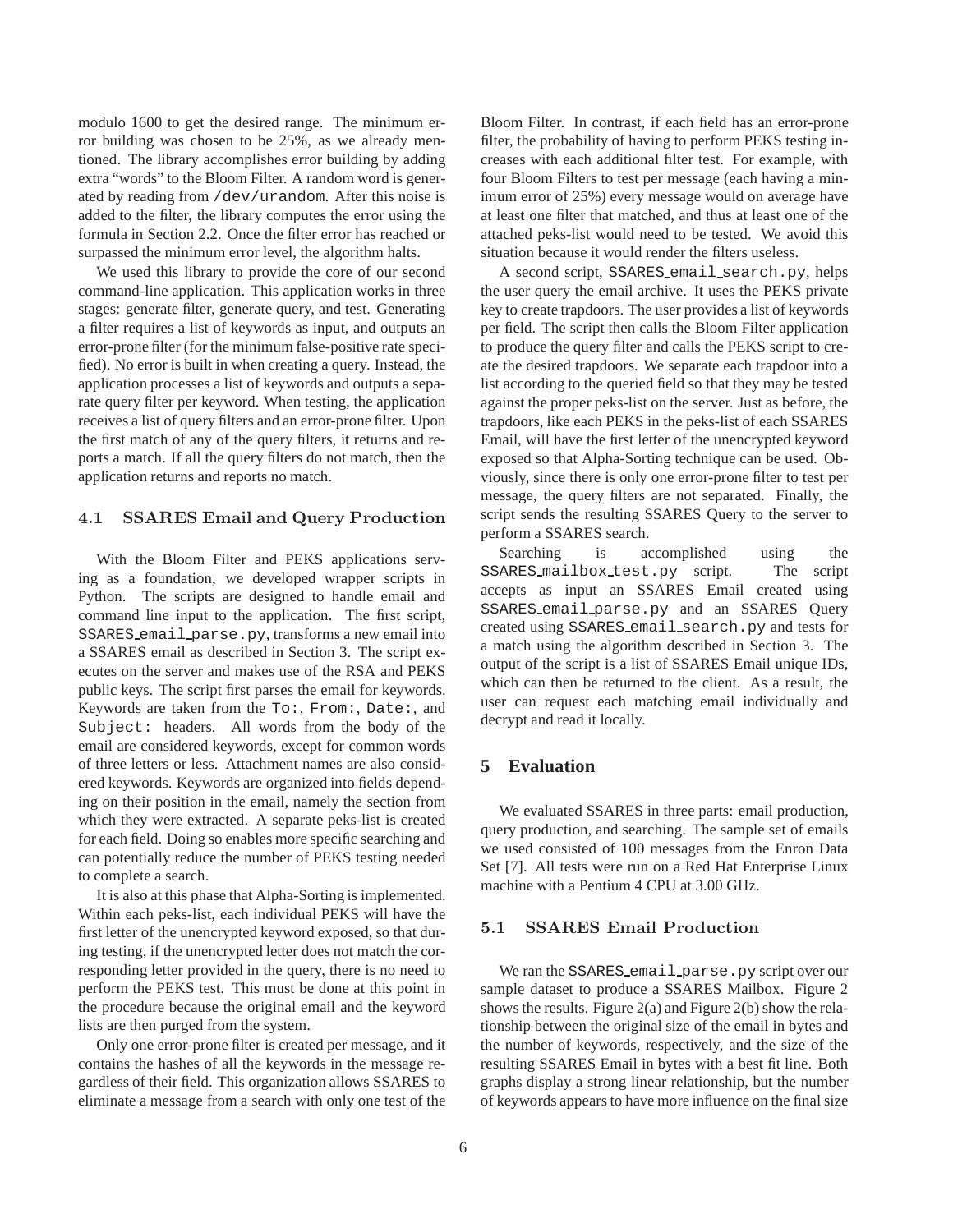

(a) Original Email Size to SSARES Email Size in Bytes



(c) Number of Keywords to Time of SSARES Encryption



(b) Number of Keywords to SSARES Email Size in Bytes



(d) Original Email Size to Time of SSARES Encryption

#### **Figure 2. Graphs for Email Production**

of the SSARES Email than the original size of the unencrypted email. This effect is due to the fixed size of the PEKS-encrypted keywords. A larger number of keywords implies more PEKS-encryption results, leading to a larger SSARES Email.

The average original email size was 2523 bytes, while the average SSARES email size was 94,863 bytes, representing an average increase factor of 37, as shown by the slope of Figure  $2(a)$ . Given the current and foreseeable cost of storage, we believe this tradeoff to be reasonable for some environments, but not entirely satisfactory. Nonetheless, we are investigating techniques for minimizing this overhead. The slope of Figure 2(b), at 387.27, represents the average amount of space one keyword in the original email takes up in the final encrypted email. Even a relatively small message that is excessively "wordy" can potentially take up more space than an unencrypted message that might be larger but contain fewer distinct words.

Figure 2(c) and Figure 2(d) display time dependencies in SSARES Email Production. Figure 2(c) shows a direct relationship between the number of keywords and the time of email production. The slope, at 0.07, indicates the average amount of time in seconds per keyword in encryption. Figure 2(d) also displays a linear relationship between the original size of the email and the time of encryption, but the linear relationship is most likely linked to the fact that larger emails tend to have more keywords. The average time of encryption was 17.17 seconds with a standard deviation of 24.17 seconds. The worst case was 179.31 seconds, but this particular email contained over 1,000 keywords. Speed of encryption is not a critical performance factor because email is a transport medium that already operates on the order of minutes. A message arriving after an additional minute would not render the system unusable.

#### 5.2 SSARES Query Production

To test query production, we obtained keywords during the email production test by collecting keywords while parsing the body and subject of the email. Three different forms of SSARES Queries with varying amounts of keywords (1 to 20) were produced with the subject and body as the search fields, both with and without Alpha-Sorting.

The first form of SSARES Queries were "first-match" queries in that the first keyword provided was a match for at least one message. The second was "last-match" queries: the last keyword provided is a match for an email. The third form is "no match" queries, where none of the keywords are a match. We produced non-matching keywords by appending numerals to the end of the search keywords. The variety of SSARES Queries were chosen so that the produced queries can be used during searching and provide varying results on different styles of searches.

Figure 3 displays the results from the SSARES query production test. Figure 3(a) shows the relationship between the number of keywords and the time it takes to produce a query. Query production is relatively fast, even with an excessive amount of keywords. Using twenty keywords,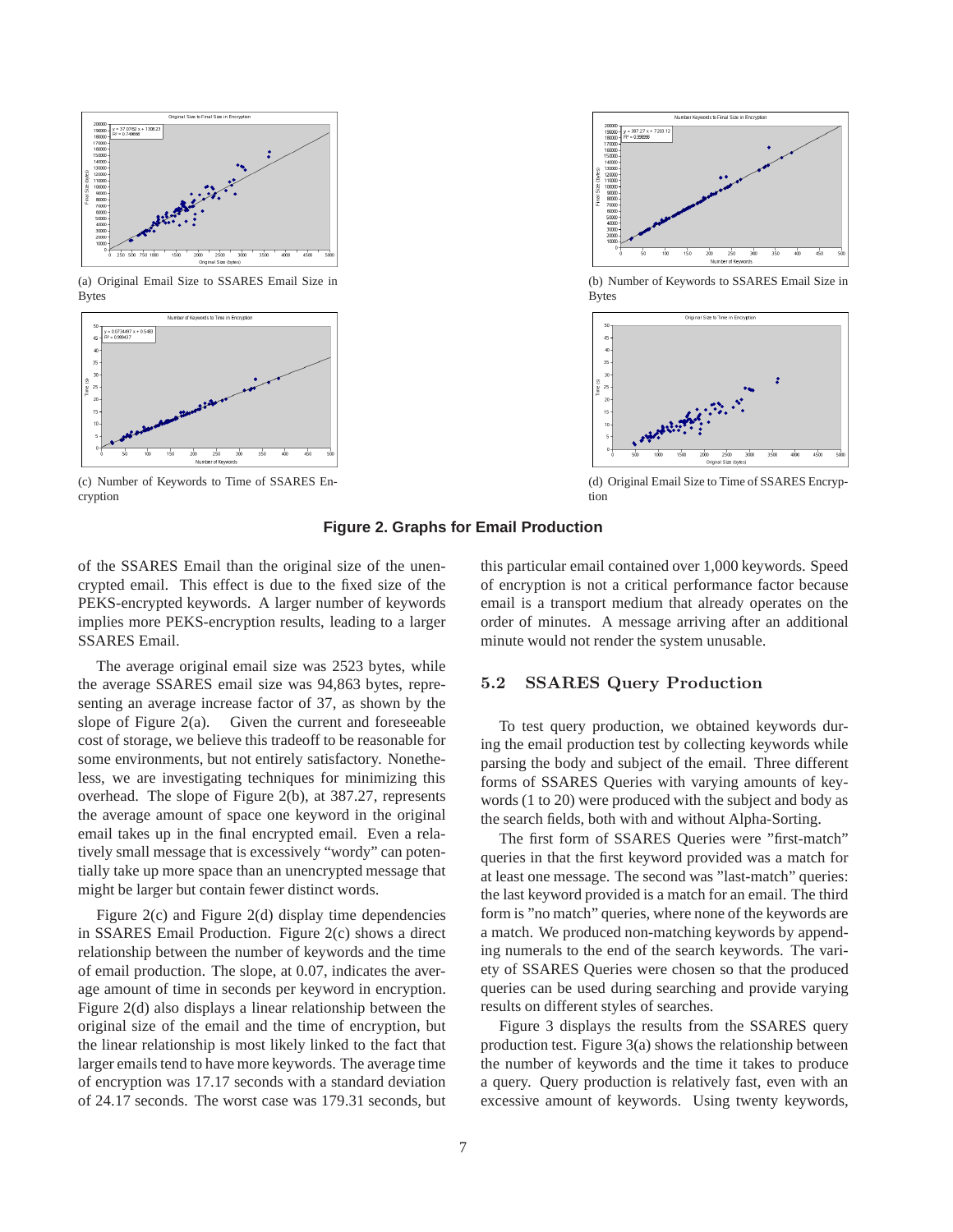





(b) Number of Keywords being Searched to Time of Search





#### **Figure 4. Graphs for Overall Searching on the Subject without Alpha Sorting**

it took less then 2 seconds to produce a query. This time is an important performance factor, because total searching speed is dependent on how fast the client can produce a query. The size, in bytes, of the resulting queries is displayed in Figure 3(b) as it relates to the size, in bytes, of the keywords being searched for. There is a semblance of a linear relationship, most likely due to the fixed amount of information that must be produced (the filter and the trapdoor) and the fixed size of these. The size of queries seems to be reasonable, at most 9 KB, and should not pose serious performance issues.

#### 5.3 SSARES Search

The SSARES Queries produced by the SSARES Query Production testing were used to run the search testing over the SSARES Mailbox produced in the email production testing. Figures 4(a) and 4(b) show how the time of searching in seconds relates directly to the number of keywords being searched for, but it is also dependent on the number of keywords per message in the mailbox, as expected. There is a general decrease in search speed (increase in search time) as the number of keywords increases, and the outlying points above the grouping represent the searching of the email that contains over a thousand keywords. Even without Alpha-Sorting (using just the error-prone filters) it only takes about 7 seconds to search the largest message and only 2.7 seconds on average, but one can see clearly in Figure 4(b) that these times add up to a fairly slow overall searching speed. A small search of 1 to 6 keywords over 100 emails can take half a minute. It should also be noted that these search results were done on the subject of the emails, whose associated peks-list is much shorter then the body of the email. One particular search with 8 keywords took over a minute, which is probably due to matching the messages with longest peks-list. A query with just 1 keyword can have this effect, and a search that takes over a minute is a significant delay for reasonable use and justifies the use of filters and Alpha-Sorting to increase the speed of the search. Without the filters, a search could take hours, but even with filters alone SSARES is not fast enough to be reasonably practical.

The effects of the Bloom Filter on searching speed is drastic. Figure 5(a) shows this best. When a query fails the filter, we can eliminate it from the search in under a second, but if the filter was passed, then the time per message can be between 1 and 7 seconds. Figure 5(b) is even more encouraging, as it shows how many messages per search we were able to eliminate using the filter. On average, we were able to eliminate 76% of the messages, which also matches our minimum error rate of 25%. Changing the minimum error of the filter should have effects on the overall searching speed, at the cost of reduced privacy.

Additionally, search testing was performed with the added Alpha-Sorting technique, which had a profound effect on search speed. Looking at Figure 6, one can see that with just the filters, average search speed for searching the Subject of the email were 28.88 (s) and 0.27 (s) per email. Alpha-Sorting improved the speed to 7.00 (s) per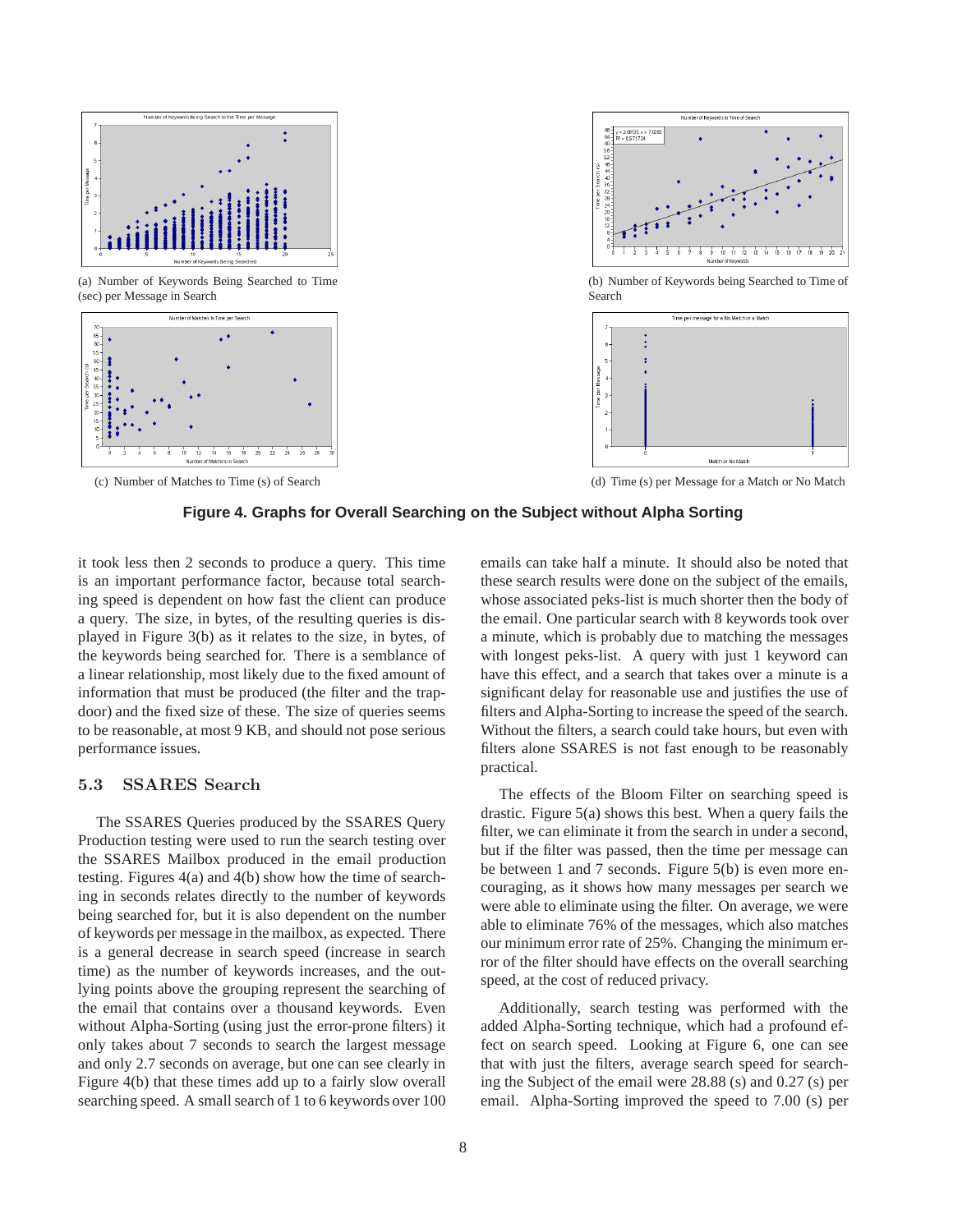

(a) Search Speed for Subject Search without Alpha-Sorting



(b) Search Speed for Subject Search with Alpha-Sorting



(c) Search Speed for Body Search with Alpha-Sorting

**Figure 6. Search Speed Comparison with Alpha-Sorting**

search and 0.05 (s) per email. But, search testing on the body, whose peks-list contains many more keywords than the subject, shows how there is still a need for speed improvement as the number of peks to test increases. Using Alpha-Sorting, the 46.47 (s) average search and 0.45 (s) average per email is still too slow to offer true practicality when it comes to searching the largest peks-list of the email, namely the body.

# **6 Conclusion**

We have presented SSARES, a novel system that takes a practical approach to addressing the problem of simultaneously securing email at rest and allowing search of that email. The combination of Bloom Filter with intentionally added errors, PEKS encryption, and Alpha Sorting provides an automated and transparent process so that normal email practices of sender and receiver need not change. Instead, a list of automatically generated keywords is compared (in a secure manner) with a search query. SSARES helps improve the security of server–side email storage, and if properly implemented, can have a significant impact on the privacy of user email and other information stored with third party providers.

# **References**

- [1] S. Artzi, A. Kiezum, C. Newport, and D. Schultz. Encrypted Keyword Search in Distributed Storage System. *MIT CSAIL Tech Report*, MIT-CSAIL-TR-2006-010, February 2006.
- [2] L. Ballard, M. Green, B. de Medeiros, and F. Monrose. Correlation-Resistant Storage via Keyword Searchable Encryption. *Cryptology ePrint Archive*, Report 2005/417, 2005.
- [3] S. M. Bellovin and W. R. Cheswick. Privacy-Enhanced Searches Using Encrypted Bloom Filters. <*www.cs.columbia.edu/ smb/papers/*>, DRAFT, 2006.